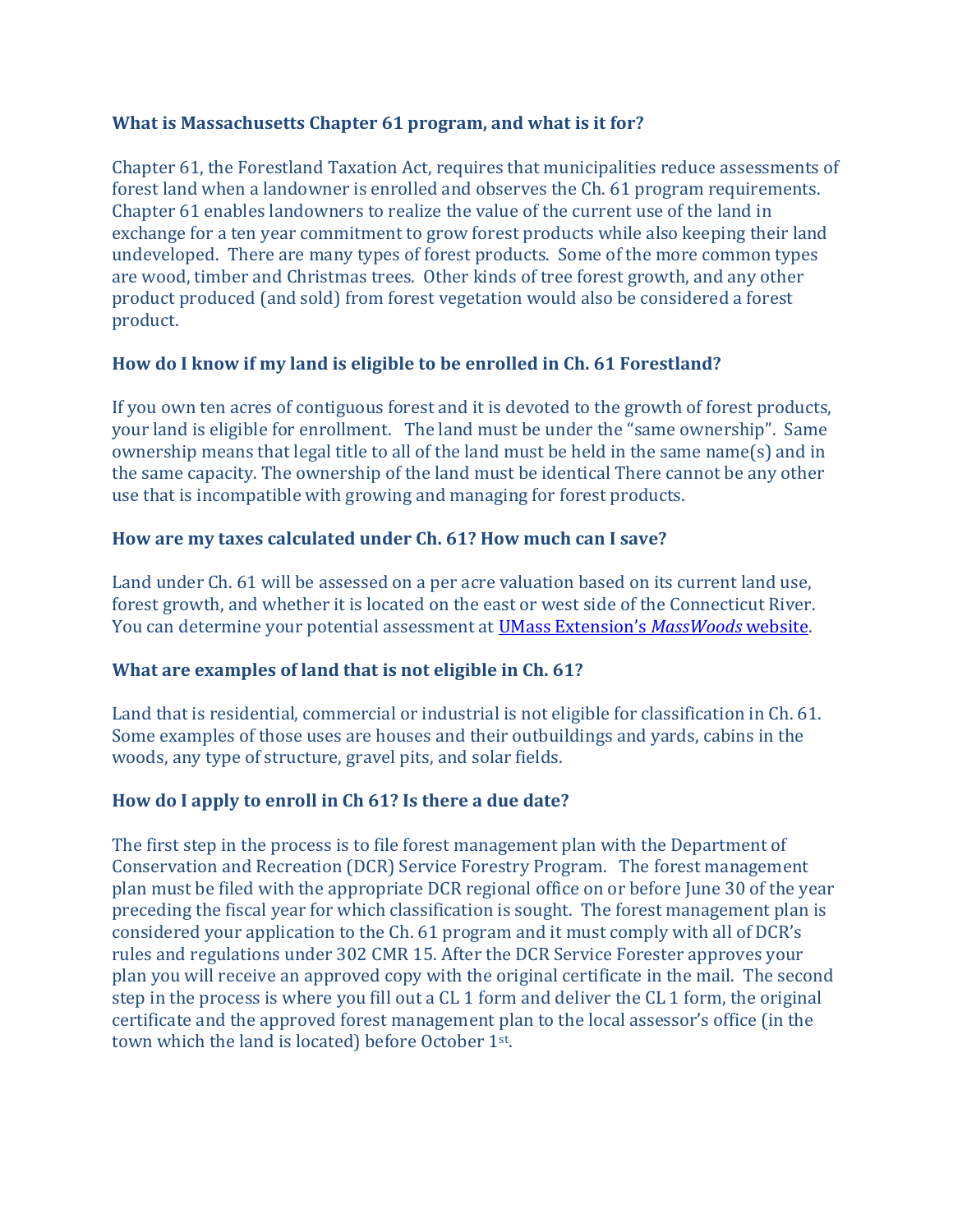#### I am not a forester, how do I find a Massachusetts Licensed Forester to write my plan?

The complete directory of Massachusetts licensed private consulting foresters can be found on the MA DCR Service Forestry website. Narrow the list down by looking for foresters with an address in your region. Ask friends and neighbors about their experiences with the foresters who work in your town. This might be a good time to call your DCR Service Forester to talk about the services offered by private consulting foresters.

#### When the consulting forester writes my plan, do they take into consideration what I would like to happen on my land?

Yes, the consulting forester will consider your goals while evaluating the forest condition and make recommendations to you about how to manage your forest to meet your goals while also for the production of forest products.

## I heard there are other programs that focus on forest ecosystem services. Can I have plan that focuses more on the services that my property could provide?

Yes, you can have a forest management plan that meets the requirements of Ch. 61 while also enrolling in the Forest Stewardship Program, the Foresters for the Birds Program, and/or Climate Forestry Program. These programs may have cost share available to help pay for the plan's development.

## This is all new to me. Can I talk to a Service Forester about my woods and the programs that DCR has available?

Yes, to find the Service Forester who works in your area look at the Service Forester District Map. Call your Service Forester to find out more about the program, eligibility, cost-share options and other benefits of having a Forest Stewardship Plan provides. You may also request a woods walk of your property at no cost.

#### Is there anything else that I have to do?

Yes, follow your forest management plan for the next ten years. If you plan to remain in the program, you will need to meet with your forester to have a new ten year forest management plan written and submitted before June 30<sup>th</sup> of the year before your current plan expires.

# I heard the program places a lien on my deed, is that true?

Yes, if the land is being classified by the applicant for the first time, the assessors will record a statement at the Registry of Deeds that includes the name of the landowner and a description of the land (Form CL-3, Classified Forest – Agricultural or Horticultural – Recreational Land Tax Lien). The statement constitutes a lien on the land for all taxes due under G.L. c. 61. The landowner must pay all applicable recording fees. G.L. c. 61, § 2.